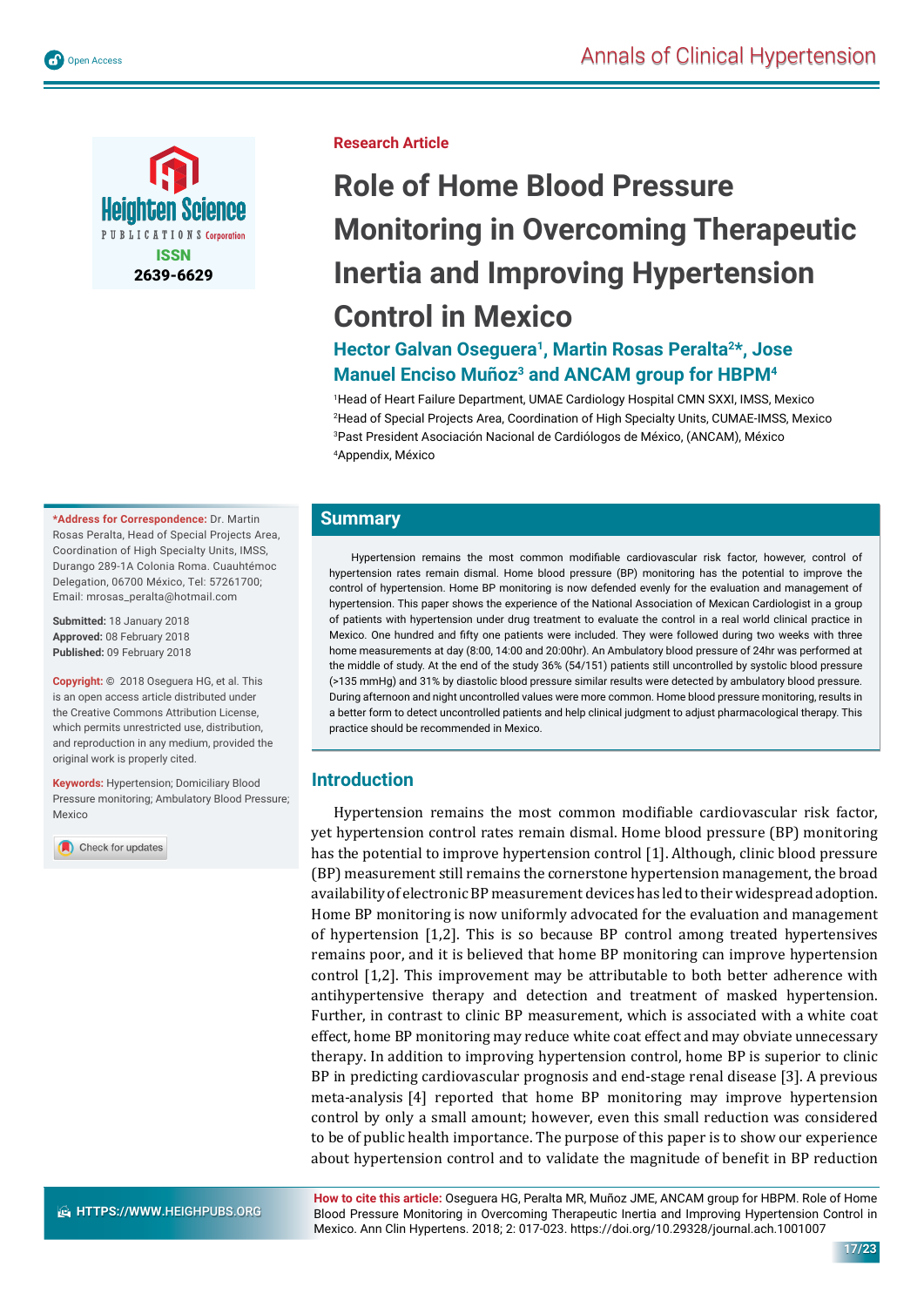

with home BP monitoring. Further, and more important, it is to discover factors that may lead to improvement in BP control with this simple measurement technique. In Mexico the number of patients with hypertension with the cutoff point of 140/90 mmHg at 2015 was estimated in around 17 million in adults [5]. Its distribution by groups of age and gender is shown in figure 1.

## **Methods**

#### **Identification and selection of patients**

To identify patients with hypertension, a group of Cardiologists were invited to participate in this study. All of them received special training to include patients with hypertension and pharmacological therapy to evaluate home BP monitoring; they performed a structured questionnaire and register of daily BP measurements (morning, before breakfast  $\sim$ 8hr; middle day, before eat  $\sim$ 14hr; night,  $\sim$ 20hr). A digital Omron device Model: HEM7320 was used for BP monitoring. All patients were trained to use the device in adequate form and register the results in some leaves clip art for this. The study was developed for two weeks and a Monitoring Ambulatory Blood Pressure study was made in all patients at the middle of the study. Included patients were: aged ≥40 years, capable of informed consent, diagnosed with uncomplicated hypertension (without important Heart or Kidney injury secondary to hypertension), currently receiving at least one antihypertensive medication, regularly followed up for hypertension in the participating clinics, using their own upper arm-type HBPM machine to measure BP at home. Exclusion criteria were patients with any severe physical limitation, recent severe stroke, coexistence of terminal disease, heart failure, renal failure, primary hypertension.

#### **Statistical analysis**

Data are presented as the median, interquartile range. Statistical assessment was performed through one-way analysis of variance for repeated measures followed by Kruskal Wallis test with the IBM® SPSS Statistics® program for windows 21 version. Differences were considered statistically significant at p<0.05.

#### **Results**

One hundred and fifty one hypertensive patients were recruited between October 2016 and July 2017, 81 patients were men, mean age was 61±13 y.o. Mean systolic blood pressure was 137.5±19 mmHg; mean diastolic blood pressure was 83.5±12.5 mmHg.



**Figure 1:** Mexican adult population by groups of age and gender. The percentage of hypertensive patients is shown.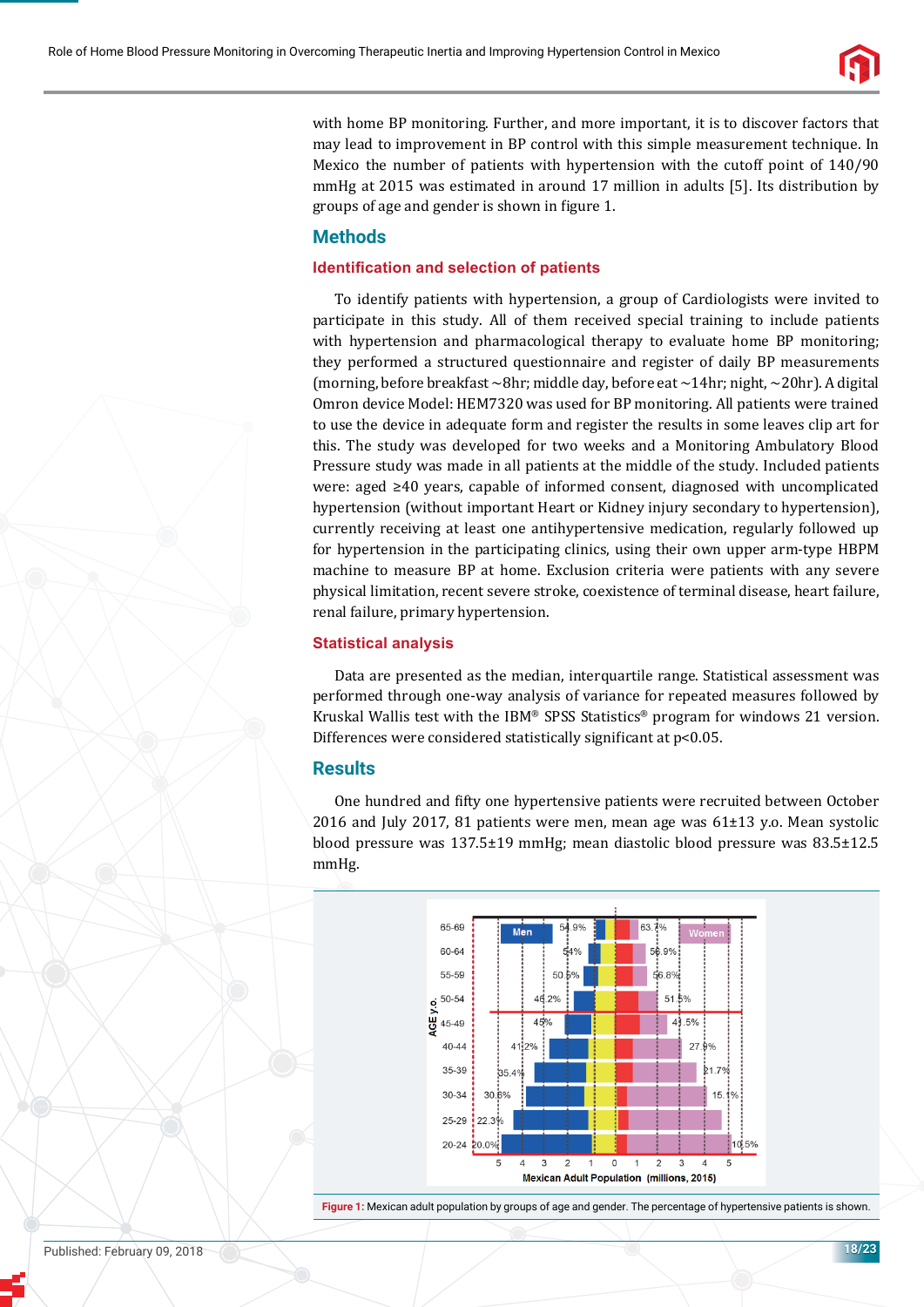

The dropout rate was 12.5% and 5.8% in the intervention and control group respectively. This translated to 105 completed in the intervention group and 113 in the control group. No significant difference was found in any of the baseline characteristics of the two groups (Figure 2). Over half had less than 3 years of experience in using HBPM machines.

The mean SBP and DBP at baseline are shown in table 1. Both groups showed a decreasing trend in mean SBP and DBP from visits 1 to 3. Figure 3 shows the means BP within HBPM and ABPM respectively at one week, and the difference between





| Table 1: Baseline Characteristics of study population (n=151). |            |            |                 |
|----------------------------------------------------------------|------------|------------|-----------------|
|                                                                | <b>Min</b> | <b>Max</b> | Average±SD      |
| Age (years)                                                    | 29         | 88         | $61.3 \pm 12.8$ |
| Height (mts)                                                   | 1.4        | 1.8        | $1.6 \pm 0.8$   |
| Heart Rate (BPM)                                               | 50         | 100        | $73+9$          |
| Waist circumference (cm)                                       | 65         | 139        | $95 + 13$       |
| Systolic Blood Pressure(mmHg)                                  | 98         | 170        | 137.5±19.3      |
| Diastolic Blood Pressure (mmHg)                                | 52         | 112        | 83.4±12.5       |
| Cholesterol (mg/dl)                                            | 103        | 268        | 194.6±22.8      |
| Triglycerides (mg/dl)                                          | 60         | 380        | $167 + 40$      |
| HDL (mg/dl)                                                    | 22         | 65         | 49±17           |
| $LDL$ (mg/dl)                                                  | 52         | 226        | 118±22.2        |
| Glucose (mg/dl)                                                | 68         | 180        | $110+20$        |
|                                                                |            |            |                 |



**Figure 3:** Mean Values of SBP during one week (morning, noon, afternoon) and mean SBP (day) by ABPM. The 44, 71, 122 cases shown peaks of severe elevation.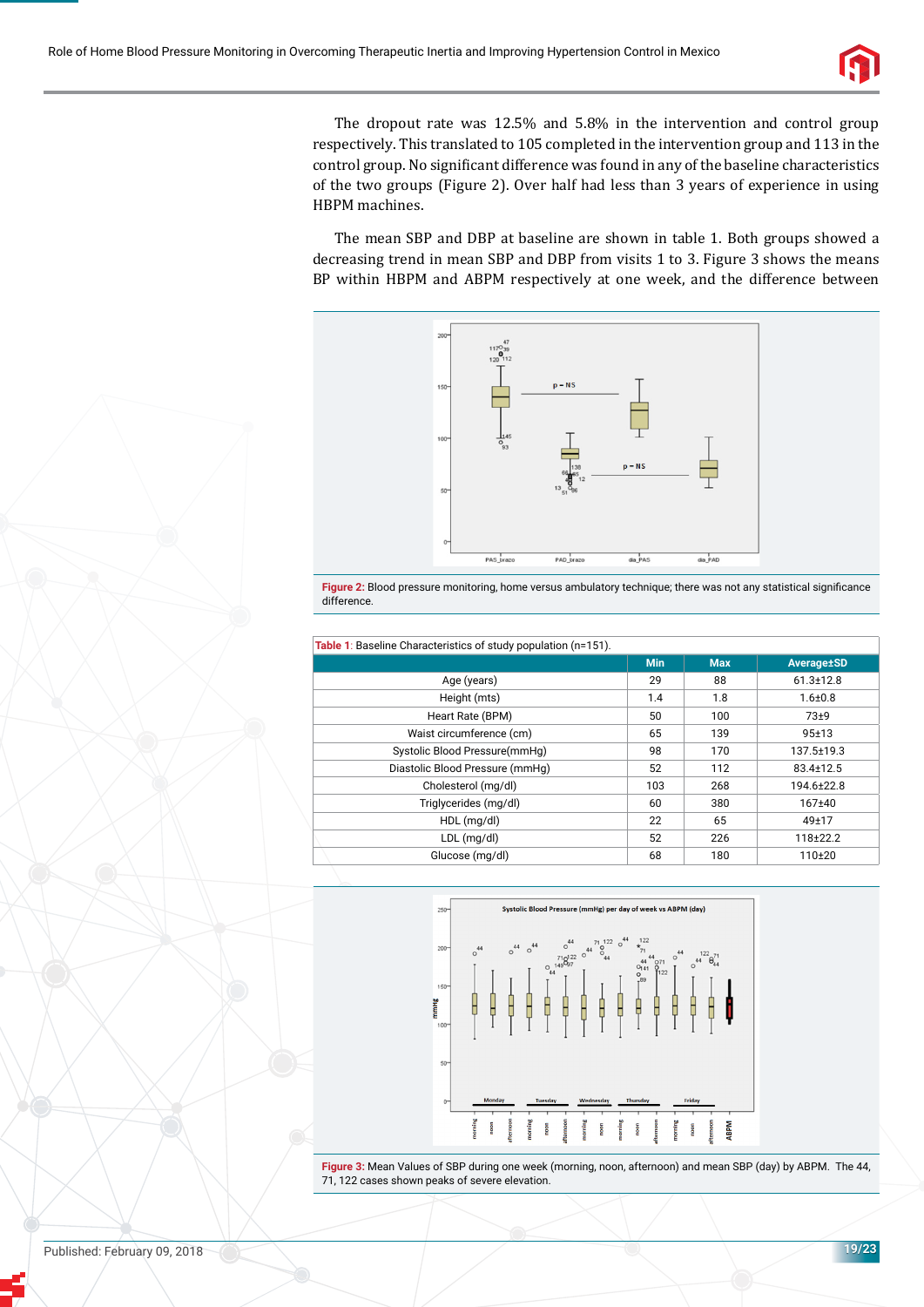

both methods was no significant. Nevertheless the extreme values of some cases were detected only by HBPM. This was an advantage of this method.

The reduction in DBP from start to finish study was significantly greater (an extra 5.84 mmHg, p=0.004) in the HBPM intervention group than in the baseline values. There was no statistically significant change in types and doses of anti-hypertensive medications used. Nevertheless the cases 44, 71 and 122 were detected to have hypertensive crisis and the pharmacological adjustment was able to reach the control of these patients.

#### **Patient acceptability**

Practices asked patients to record BP measurements using the 'memory' button on the machine and on a chart. Forty five patients (30%) had minimal problems with the memory button and a further five (4.5 %) had difficulty in reading the figures on the monitor. Nine  $(1.4\%)$  had difficulty in entering figures on the chart. A total of 14 entries (the maximum number that the memory will store) were requested, and we found that chart records were more complete than those in the memory. Of chart entries, 133 (81%) patients made all 14 entries and only 11 (7.2%) made less than 10, whereas, of memory entries, 114 (76%) made 14 and 75 (49%) made less than 10. Using both machine and chart entries, 98% of patients produced 10 or more recordings.

A focus group highlighted the interest and enthusiasm that patients had for monitor use, their views on anxiety and BP variability, difficulties making recordings at work, and the importance of help from the practice nurses. One hundred and fifty (99%) patients said that cuff inflation was comfortable, and just one  $(0.9\%)$  said that it was very uncomfortable or painful. Nine (6%) patients said that ABPM interfered with normal living; most of these having found that it was inconvenient to take a BP reading while at work.

#### **Discussion and Recommendations**

Home blood pressure monitoring (HBPM) overcomes many of the limitations of traditional office blood pressure (BP) measurement and is both cheaper and easier to perform than ambulatory BP monitoring. Monitors that use the oscillometric method are currently available that are accurate, reliable, easy to use, and relatively inexpensive [6-10]. An increasing number of patients are using them regularly to check their BP at home, but although this has been endorsed by national and international guidelines, detailed recommendations for their use have been lacking in Mexico. There is a rapidly growing literature [11-20], showing that measurements taken by patients at home are often lower than readings taken in the office and closer to the average BP recorded by 24-hour ambulatory monitors [21-26], which is the BP that best predicts cardiovascular risk. Because of the larger numbers of readings that can be taken by HBPM than in the office and the elimination of the white-coat effect (the increase of BP during an office visit), home readings are more reproducible than office readings and show better correlations with measures of target organ damage. In addition, prospective studies that have used multiple home readings to express the true BP have found that home BP predicts risk better than office BP (class IIa; level of evidence A) [27-32]. This call-to-action article makes the following recommendations: 1) It is recommended that HBPM should become a routine component of BP measurement in the majority of patients with known or suspected hypertension; 2) Patients should be advised to purchase oscillometric monitors that measure BP on the upper arm with an appropriate cuff size and that have been shown to be accurate according to standard international protocols. They should be shown how to use them by their healthcare providers; 3) Two to three readings should be taken while the subject is resting in the seated position, both in the morning and at night, over a period of 1 week. A total of ≥12 readings are recommended for making clinical decisions; 4) HBPM is indicated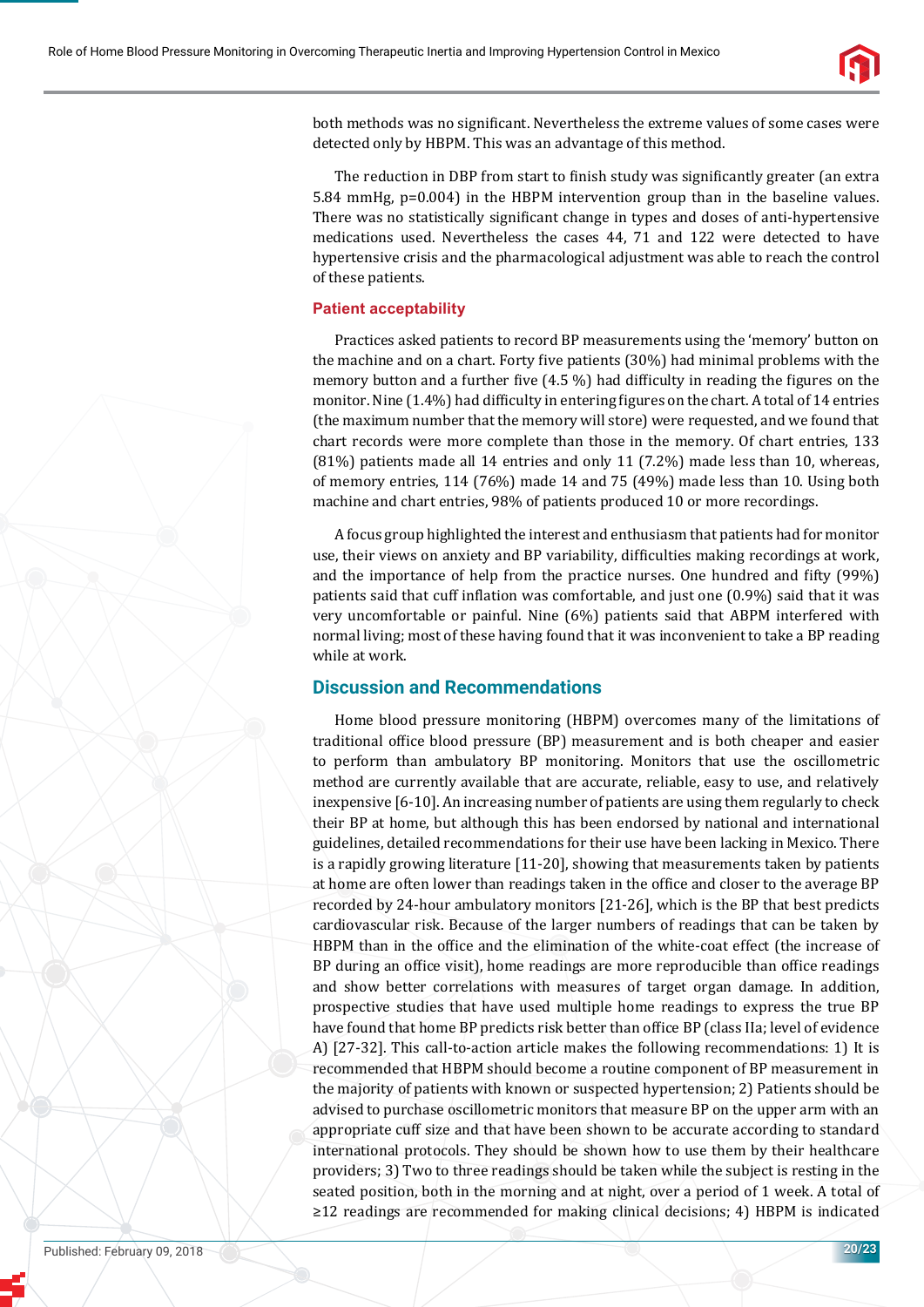

in patients with newly diagnosed or suspected hypertension, in whom it may distinguish between white-coat and sustained hypertension. If the results are equivocal, ambulatory BP monitoring may help to establish the diagnosis; 5) In patients with prehypertension, HBPM may be useful for detecting masked hypertension; 6) HBPM is recommended for evaluating the response to any type of antihypertensive treatment and may improve adherence; 7) The target HBPM goal for treatment is more clear for patients and definitely patients are involved in their healthcare. 7) In Mexico HBPM should be an important strategy to control hypertensive patients.

## **Appendix**

#### **ANCAM group for Home blood pressure monitoring**

**Ciudad de México:** Arriaga Nava Roberto, Castán Flores David Arturo, De la Cruz Rivera Armando Gilberto, Díaz Alvarez Juan José Ignacio, García Mayén Luis Fausto, Garduño Martínez Víctor Gregorio, Genis Zárate Jorge Héctor, González Trueba Esau, Luna Pérez David, Sánchez Pérez Rubén, Velarde Leyva Oscar Rodolfo, Monribot Velázquez Miguel Angel, Solis de la Rosa Federico, Sànchez Conejo Alma Rosa, Salgado Botello Hipòlito, Rodrìguez Martìnez René, Oliveros Ruiz Ma. Lucia, Montes Cruz Eliud Samuel, Martìnez Ortega Juan Ricardo, Guadarrama Arasi Josè Luis, Gonzàlez Delgadillo Silvia Susana, Cruz Alvarado Jaime Eduardo, Ancona Vadillo Ana Elena.

**Monterrey:** Contreras Morales Guillermo, Fong Ponce Manuel, Galván García José Eduardo, García Castillo Armando, García Martínez Rodrigo, Gonzalez Carrillo Luis Eduardo, González Salinas Aldo, Herrera Garza Eduardo Heberto, Ibarra Flores Marcos, Jáuregui Ruiz Oddir, Jiménez Torres Osvaldo, Lopez Zertuche Herminio, Martinez Dávila Sergio Ariel, Morales Salinas Feliciano Héctor Hernández Hernández José María, Sahagún Sánchez Guillermo.

**Guadalajara**: Álvarez López Humberto, Anguiano Torres Germán, Barrera Fausto Bolaños, Mario Briseño García Héctor Alberto, De la Torre Jiménez Narciso Ernesto, Fernández Váladez Eduardo, Hinojosa Pineda Pedro, Illescas Díaz Jesús Jaime, Merlin Elias, Morales Aceves Rubén, Peralta Heredia, Rogelio Rosa María Ríos, Robles López Héctor Genaro, Zavala Germán, De la Torre Jiménez Narciso Ernesto.

**Puebla:** Alcazar Casrín Emmanuel, Cardoso Alejandro, Izquierdo Vega Judith, Jiménez Hernández Jazmín, Jiménez Hernández Sandra, Julian Ramírez Denisse, López Hernández Emanuel, Mendoza Alfredo, Pierre Aristil Mitchel, Rivadeneira Torija Paola, Sánchez Pinal Juan, Soriano Orozco Laura.

**Mérida**: Barrera Bastillos Manuel, Farjat Ruiz Julio Iván, Jimenez Noh Joaquin Santaularia Tomas Miguel, Sierra Canto Gilberto, Wabi Dogre Carlos Humberto, Peralta Rosado Hilda R.

#### **Acknowledgement**

The Authors thank to Asociación Nacional de Cardiólogos de México its academic endorsement and to Omron Healthcare México its unconditional support to make this work.

#### **References**

- 1. Whelton PK, Carey RM, Aronow WS, Casey DE, Collins KJ, et al. ACC/AHA/AAPA/ABC/ACPM/AGS/ APhA/ASH/ASPC/NMA/PCNA Guideline for the Prevention, Detection, Evaluation and Management of High Blood Pressure in Adults. Hypertension. 2017. **Ref.:** https://goo.gl/qYWNMa
- 2. Julius S. Home blood pressure monitoring: advantages and limitations. J Hypertens. 1991; 9: 41-46. **Ref.:** https://goo.gl/BgU1mu
- 3. Burns-Cox CJ, Russel Rees J, Wilson RSE. Pilot study of home measurement of blood pressure by hypertensive patients. BMJ. 1975; 3: 80. **Ref.:** https://goo.gl/B5Mv7x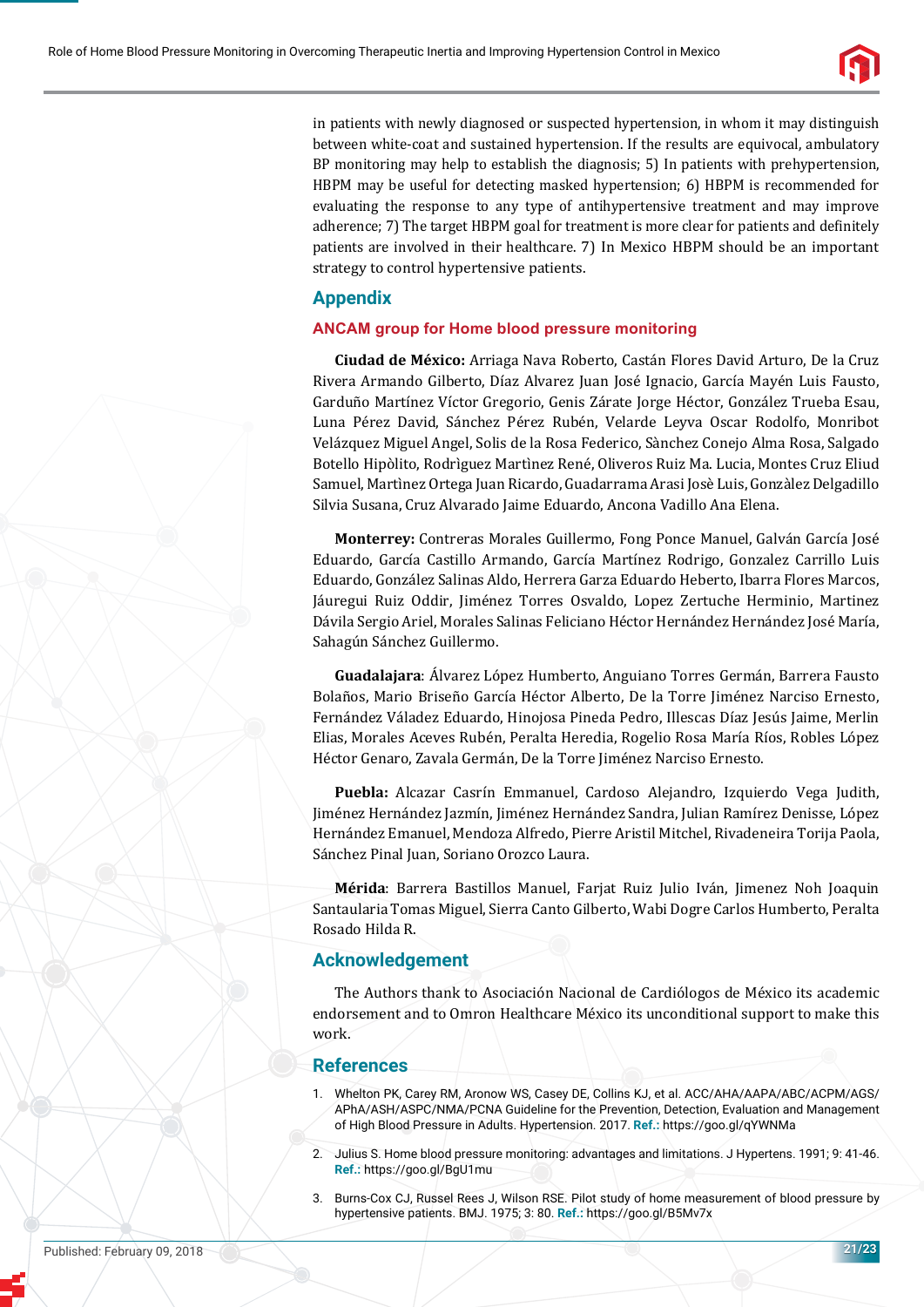

- 4. Cappuccio FP, Kerry SM, Forbes L, Donald A. Blood pressure control by home monitoring: metaanalysis of randomised trials. BMJ. 2004; 329: 145. **Ref.:** https://goo.gl/giCB3W
- 5. Encuesta Nacional de Salud y Nutrición de Medio Camino 2016. Mexico. **Ref.:** https://goo.gl/XuQKaF
- 6. The Sixth Report of the Joint National Committee on Prevention, Detection, Evaluation, and Treatment of High Blood Pressure. Arch Intern Med. 1997; 157: 2413-2446.
- 7. Pickering TG, Devereux RB. Ambulatory blood pressure monitoring as a predictor of cardiovascular risk. Am Heart J. 1987; 114: 925-928. **Ref.:** https://goo.gl/xRVTvc
- 8. O'Brien E, O'Malley K. Overdiagnosing hypertension. BMJ. 1988; 297: 1211-1212. **Ref.:** https://goo.gl/jLSMTC
- 9. Haynes RB, Sackett DL, Gibson ES, Taylor DW, Hackett BC, et al. Improvement in medication compliance in uncontrolled hypertension. Lancet. 1976; 1: 1265-1268. **Ref.:** https://goo.gl/y4Z1Tf
- 10. Soghikian K, Casper SM, Fireman BH, Hunkeler EM, Hurley LB, et al. Home blood pressure monitoring. Effect on use of medical services and medical care costs. Med Care. 1992; 30: 855-865. **Ref.:** https://goo.gl/oYCvgQ
- 11. O'Brien E, Mee F, Atkins N, Thomas M. Evaluation of three devices for self-measurement of blood pressure according to the revised British Hypertension Society Protocol: The Omron HEM-705 CP, Philips HP5332 and Nissei DS-175. Blood Pressure Monitoring 1996; 1: 55-61.
- 12. Sever P, Beevers G, Bulpitt C, Lever A, Ramsay L, et al. Management guidelines in essential hypertension: report of the second working party of the British Hypertension Society. BMJ. 1993; 306: 983-987. **Ref.:** https://goo.gl/buV7mg
- 13. Mancia G, Sega R, Bravi C, De Vito G, Valagussa F, et al. Ambulatory blood pressure normality: results from the PAMELA study. J Hypertens. 1995; 13: 1377-1390. **Ref.:** https://goo.gl/zB6fBw
- 14. Pickering TG. Blood pressure variability and ambulatory monitoring. Curr Opin Nephrol Hypertens. 1993; 2: 380-385. **Ref.:** https://goo.gl/8jSGgD
- 15. Brueren MM, Schouten HJ, de Leeuw PW, van Montfrans GA, van Ree JW. A series of selfmeasurements by the patient is a reliable alternative to ambulatory blood pressure measurement. Br J Gen Pract. 1998; 48: 1585-1589. **Ref.:** https://goo.gl/HqESEn
- 16. HMSO. Morbidity Statistics from General Practice 1991-1992. London: Stationery Office. 1995.
- 17. Sever P. How well are we managing blood pressure? Lancet. 1994; 344: 1019-1020. **Ref.:** https://goo.gl/3Jbhp9
- 18. Aylett M, Creighton P, Jachuck S, Newrick D, Evans A. Blood pressure control of drug treated hypertension in 18 general practices. J Hum Hypertens. 1996; 10: 547-550. **Ref.:** https://goo.gl/JKgQep
- 19. Mashru M, Lant A. Interpractice audit of diagnosis and management of hypertension in primary care: educational intervention and review of medical records. BMJ. 1997; 314: 942-946. **Ref.:** https://goo.gl/x6riwF
- 20. Prasad N, Isles C. Ambulatory blood pressure monitoring: a guide for general practitioners. BMJ. 1996; 313: 1535-1541. **Ref.:** https://goo.gl/V5R6um
- 21. Sega C, Casana G, Pagani R, Bravi C, Vito G De, et al. Ambulatory and home blood pressure reference values: the PAMELA Study. J Hypertens. 1993; 11: 481. **Ref.:** https://goo.gl/L44wus
- 22. Aylett MJ. The use of home blood pressure measurements to diagnose white coat hypertension in general practice. J Hum Hypertens. 1996; 10: 17-20. **Ref.:** https://goo.gl/8e7zR1
- 23. McGrath BP. Is white-coat hypertension innocent? Lancet. 1996; 348: 630. **Ref.:** https://goo.gl/3PnRmw
- 24. Mancia G, Zanchetti A. White-coat hypertension: misnomers, misconceptions and misunderstandings. What should we do next? J Hypertens. 1996; 14: 1049-1052. **Ref.:** https://goo.gl/soM9Ag
- 25. Spence JD, Lacourciere Y, Guibert R, et al. Is it safe to withhold treatment in white coat hypertension? J Hypertens. 1998; 16: 27055-27055.
- 26. Hall CL, Higgs CMB, Notarianni L. Value of patient recorded home blood pressure series in distinguishing sustained from office hypertension: effects on diagnosis and treatment of mild hypertension. J Hum Hypertens. 1990; 4: 9-13. Ref.: https://goo.gl/meky8h
- 27. Harrison DW, Crews WD Jr. The Takeda Model UA-751 blood pressure and pulse rate monitor. Biomed Inst Tech. 1992; 26: 325-327. **Ref.:** https://goo.gl/Wodhce
- 28. Gaudemaris. Home blood pressure: variability, comparison with office readings and proposal for reference values. J Hypertens. 1994; 12: 831-838. **Ref.:** https://goo.gl/MKgujS